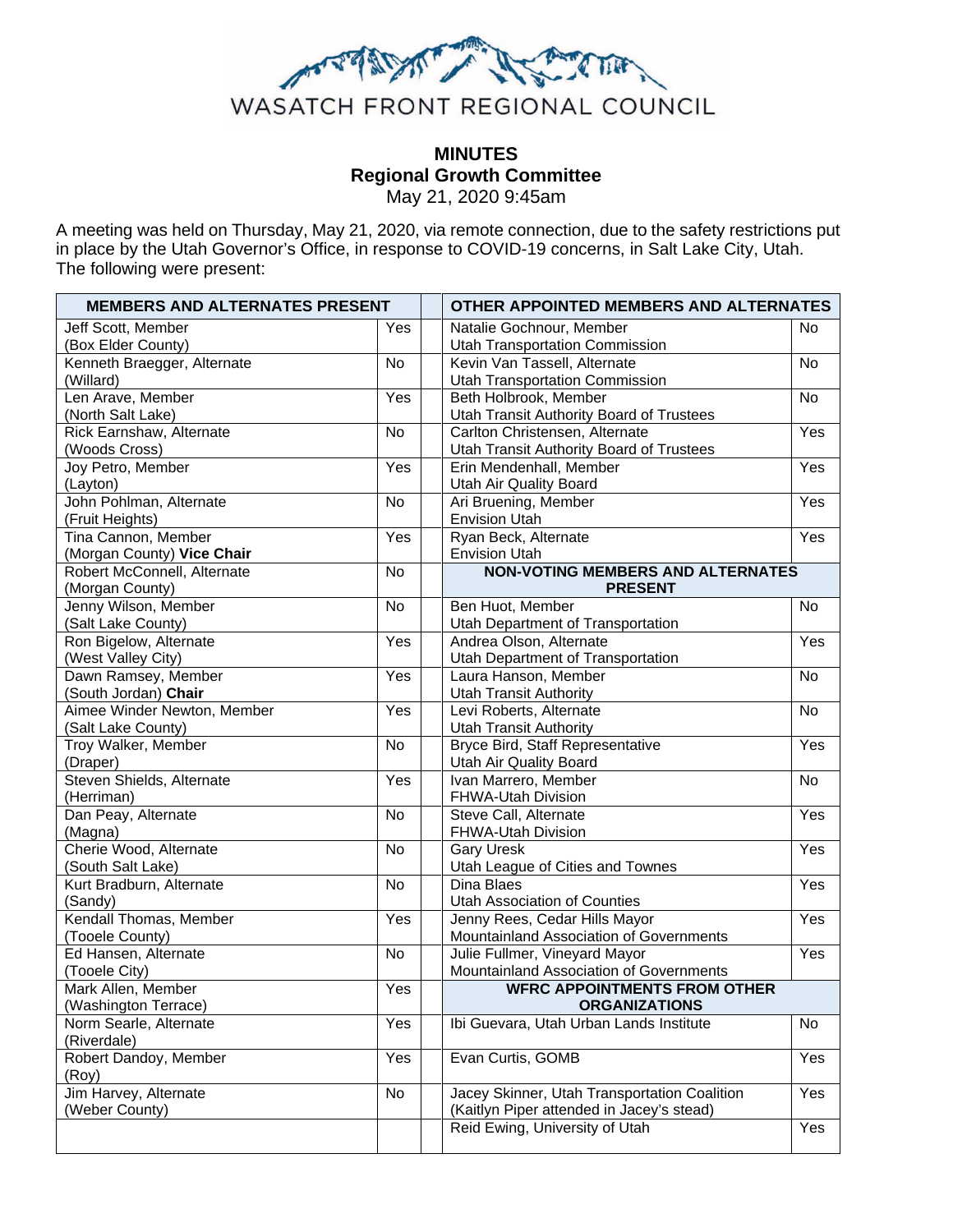#### **OTHER ATTENDEES PRESENT:**

| <u>UTILILAT I ENDEEUT INEUENT.</u> |                        |  |  |
|------------------------------------|------------------------|--|--|
| Russ Fox, Draper City              | Andrew Gruber, WFRC    |  |  |
| Russell Weeks, SLC Council Staff   | Ted Knowlton, WFRC     |  |  |
| Richard Brockmyer, UDOT            | Bert Granberg, WFRC    |  |  |
| Christopher Chesnut, UDOT          | Nikki Navio, WFRC      |  |  |
| Ned Hacker, WFRC                   | Hugh Van Wagenen, WFRC |  |  |
| Scott Hess, WFRC                   | Megan Townsend, WFRC   |  |  |
| LaNiece Davenport, WFRC            | Katie Gerard, WFRC     |  |  |
| Christy Dahlberg, WFRC             | Alex Roy, WFRC         |  |  |
| Matthew Silski, WFRC               | Josh Reynolds, WFRC    |  |  |
| Nicole Proulx, WFRC                | Andrea Pearson, WFRC   |  |  |

### **1. Introductions and Consent Agenda [00:02:00]**

Mayor Dawn Ramsey called the meeting to order at 9:53 a.m. Introductions were made, via roll call. **a. ACTION: Approve Minutes from March 19, 2020 [00:05:02]**

Noting no discussion or changes, Mayor Ramsey entertained a motion to accept the minutes. Councilmember Amiee Winder-Newton made a motion to accept, which was seconded by Councilmember Tina Cannon. The affirmative vote was unanimous.

### **2. Chair Report [00:06:18]**

Mayor Ramsey stated that she is glad to be part of a community, Utah as a whole, that is willing to work together as we eventually emerge from the pandemic and recover from the economic effects.

### **3. Public Comment [00:07:40]**

Mayor Ramsey opened the meeting for public comments. There were none.

**4. ACTION: Amendment 1 to the 2019-2050 Regional Transportation Plan (RTP) [00:8:35]** Jory Johner, WFRC, presented a proposed Amendment to the Regional Transportation Plan and asked that the RGC formally adopt these modifications. Amendment 1 includes a total of seven Level 2 (board modifications of non-regionally significant project) requests, one each from Farmington, Layton, Salt Lake County, and UDOT, and three from West Jordan, as well as two additional Level 1 (staff modification) requests from Farr West and Millcreek. Mr. Johner briefly discussed each project. **[00:28:46]** The meeting was opened for Public Comment specific to this 2019-2050 RTP Amendment. There were no Public Comments and the period was closed. **[00:30:00]** Commissioner Jeff Scott made a motion to approve Amendment 1 as outlined. Carlton Christensen, UTA Board Trustee, seconded the motion and it was unanimously approved.

# **5. COVID19 impacts on transportation and communities [0:31:00]**

# **a. Short-term data on impacts of "Stay Home Phase"**

Ted Knowlton, WFRC, outlined data on current COVID19 shifts in behavior and impacts on transportation and air quality.

# **b. Long-term risks and opportunities in recovery**

Mr. Knowlton then opened the time up for a discussion about the long-term shifts we may see in communities after the COVID19 pandemic subsides. Residents and businesses are trying new ways of conducting business, reaching customers, and even spending their free time. WFRC is committed to helping communities navigate these long-term changes, hoping to help shape them to maximize benefits and minimize negative impacts.

# **c. Addressing resiliency within the Wasatch Choice Regional Vision**

Mr. Knowlton concluded by leading a discussion of policy approaches appropriate for the recovery. Communities will be thinking through the implications on community development to inform effective development of general plans. With the disruption of "business as usual" we are currently experiencing, this is also a time to reflect on what kind of communities we want to develop and be poised for long-term recovery and enhanced community resilience.